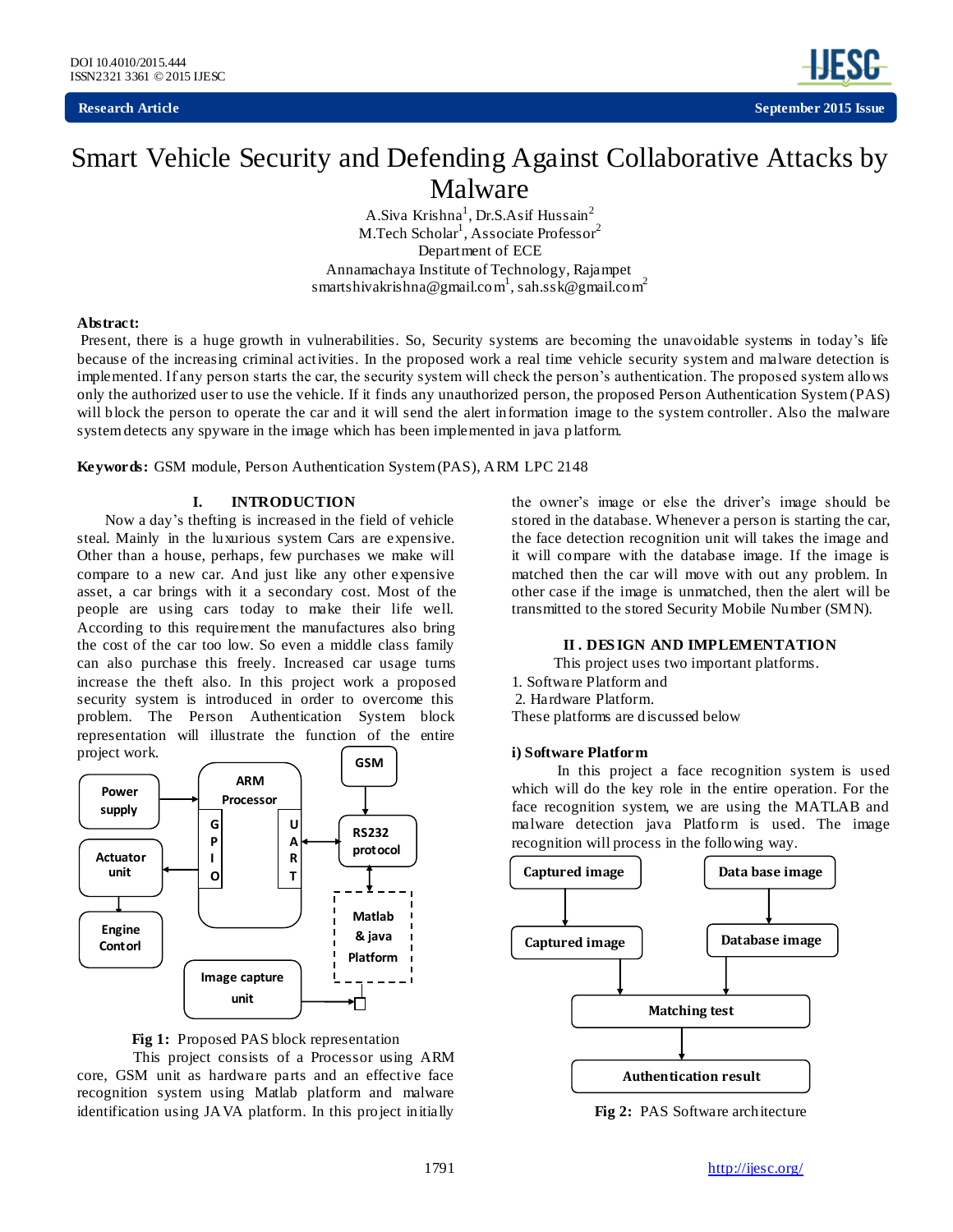For capturing the image we need to use a camera which should support a YUY2\_640x480 format. Initially we have to take the data base image and should store in the project folder. The supportable camera configuration in the MATLAB is given in the form of the following data function vid=video input ('winvideo',1,'YUY2\_640x480'); Initially ten data base sample image have to be stored in the project folder to get the effective feature extraction. Once the camera captured the image means it will be send to MATLAB. Whenever MATLAB reads an image it will convert into grey scale format because for recognition purpose the image should be a single plane. After capturing the image, we need to click on the database. As an acknowledgement we will get the following help dialogue.

The Command 'helpdlg' ('database successfully added). Then pre-processing will be done with in the captured image and the database image which involves, Similarity checks and probability finding. Here similarity checking is nothing but the comparison between two images by calculating the distance between the input and data base image.

We can do this by an effective edge analysis and pixel analysis. Using the function value = Euclidean Distance $(X, Y)$ , we can find the similarities between the input image and data base image and also the changes in the same input after a particular time period.

Finally, pixel value result will be compared with the mean and median value to find the authentication. Then the result will be shown on the MATLAB.



If the image is matched then there will not be any response to the SMN. But if the image is not authorized then, the alert will be send to the SMN through GSM modem.

| - Control Panel- |          |                         |
|------------------|----------|-------------------------|
| Person           |          |                         |
| Features         |          |                         |
|                  |          | Clear                   |
|                  | Matching | <b>Face Recognition</b> |

**Fig 3:** GUI Dialog representing Personal Authentication System (PAS) Screen

#### **ii) Malware detection:**

In malware detection system we have a tendency to area unit victimisation navie Bayes formula for classification with accuracy. a plus of naive Bayes is that it solely needs a little quantity of coaching information to estimate the parameters (means and variances of the variables) necessary for classification. as a result of freelance variables area unit assumed, solely the variances of the variables for every category have to be compelled to be determined and not the complete variance matrix

# **III. S YS TEM ARCHITECTURE**

The proposed work describes the architecture in various modules which are



**Fig.4**: shows the architecture of the system

- 1. Data Collection
- 2. Dataset Creation
- 3. Feature Extraction
- 4. Classification0
- *1. Data Collection*

In this stage, data set consists of 100 binaries out of which 90 are benign and 10 are spyware binaries. The benign files were collected from Download.com, which certifies the files to be free from spyware. The spyware files were downloaded from the links provided by SpywareGuide.com. This hosts information about different types of spyware and other types of malicious software



**Fig.5:** Collection of data from various sources

# **2.** *Dataset Creation*

In which byte sequences represent fragments of machine code from an executable file. We use xxd, which is a UNIX-based utility for generating hexadecimal dumps of the binary files. From these hexadecimal dumps we may then extract byte sequences, in terms of *n*-grams of different sizes. ARFF databases based on frequency and common features were generated. All input attributes in the data set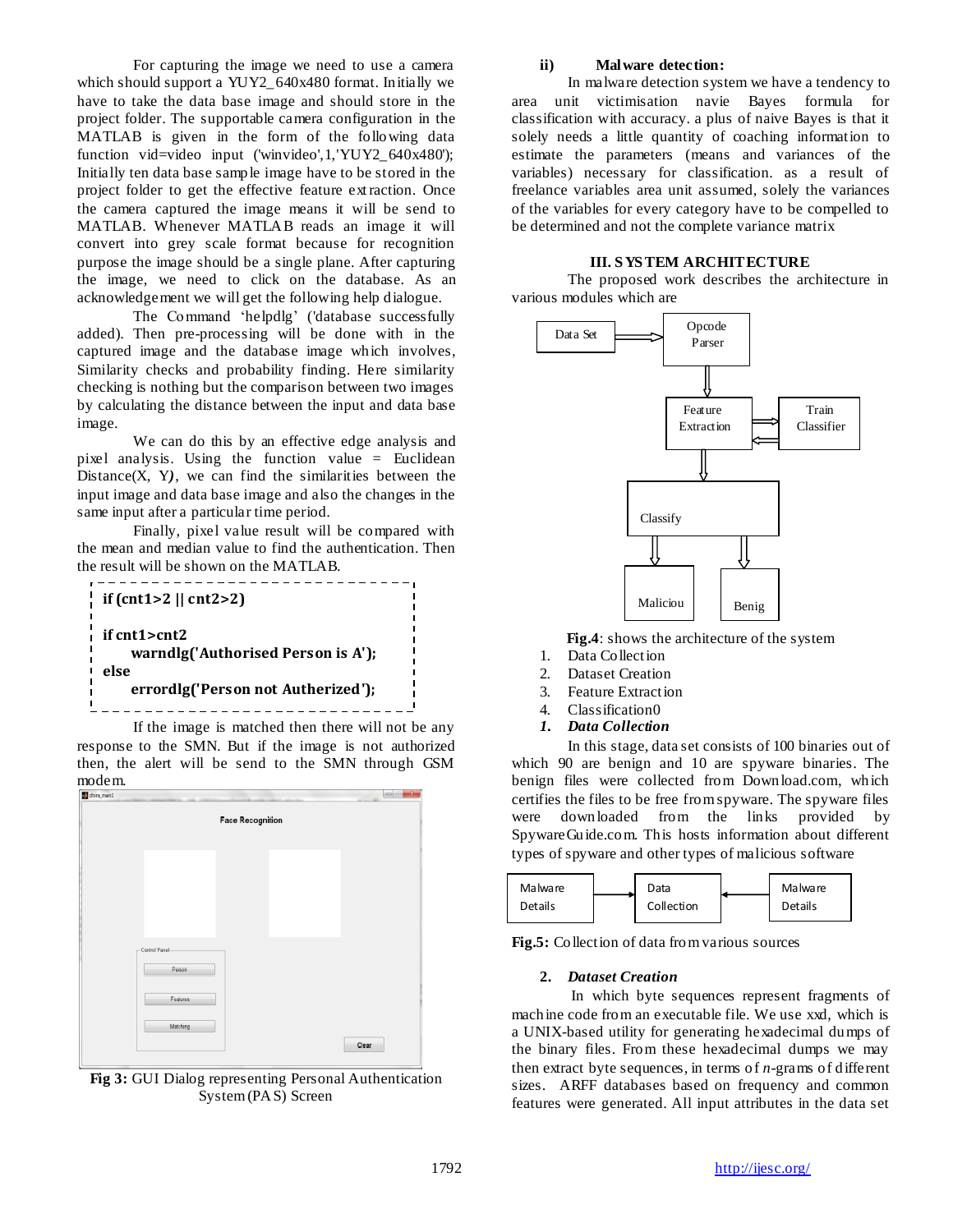are represented by Booleans. These ranges are represented by either 1 or 0.



 **Fig.6:** Creation of data with attributes

# **3.** *Feature Extraction*

In this stage output from the parsing is further subjected to feature extraction. We extract the features by using following approaches, the Common Feature-based Extraction (CFBE) and Frequency-based Feature Extraction. The occurrence of a feature and the frequency of a feature. Both methods are used to obtain Reduced Feature Sets (RFSs) which are then used to generate the ARFF files.



# **4.** *Classification*

Naive Baye's classifier is a probabilistic classifier based on Bayes theorem with independence assumptions, i.e., the different features in the data set are assumed not to be dependent of each other. This of course, is seldom true for real-life applications. Nevertheless, the algorithm has shown good performance for a wide variety of complex problems. J 48 is a decision tree-based learning algorithm. During classification, it adopts a top-down approach and traverses a tree for classification of any instance. Moreover, Random Forest is an ensemble learner. In this ensemble, a collection of decision trees are generated to obtain a model that may give better predictions than a single decision tree.



| Fig.8: Top-down approach for classification |
|---------------------------------------------|
|---------------------------------------------|



**Fig.9:** Results for Naive Bayes

## **iii) Hardware Platform**

 This part consists of ARM core processor as a main unit, GSM system, Ignition unit , PC and a camera. This module with designing and implementation technique is given below. ARM processor is used for controlling the overall system. Here we are using the LPC2148 series, which has two UART. In UART0 we will interface the PC for image processing. Then the ignition driver circuit is connected to the GPIO pin of ARM. Interrupt routine code is used to check whether we are getting any serial interrupt from matlab platform or not. UART is connected to GSM modem.



**Fig 10:** hardware platform of the project.

These interrupt checking method needs to configure the vector address. So the vector address configurations for both UART are given below. The Vectored Interrupt Controller (VIC) takes 32 interrupt request inputs and directly programmable assigns them vectored IRQ. VICIntSelect is a register which have the control of all interrupt registers. As we are using the UART0 interrupt and UART1 interrupt we have to just enable the  $6^{\text{th and}}$   $7^{\text{th}}$  bit of the VICIntSelect register. After enabling for each interrupts separate slot have to be enabled for processing. So whenever an interrupt is coming from the Owner , then ARM processor can directly jumb to the interrupt routine to processing the command.. Because of this facility ARM can handle the different interrupts from the Owner and can do the respective functions without any fault.

 In this project the engine unit will be controlled by a driver circuit. The driver circuit consists of a relay, resistor and a transistor. If the car is started, the engine will be turned ON which means ARM processor will give the bias voltage to the transistor to switch on the relay which inturn switch on the car engine. Meanwhile the processor will check the interrupt routine. Once if it receives the interrupt 'S' through UART then the processor will cut the bias voltage to the transistor. So that, the engine gets turned off.

# **IV. WIRELESS PLATFORM**

# **1. GS M Overview:**

A GSM modem is a wireless modem that works with a GSM wireless network. Global system for mobile communication (GSM) is a globally accepted standard for digital cellular communication.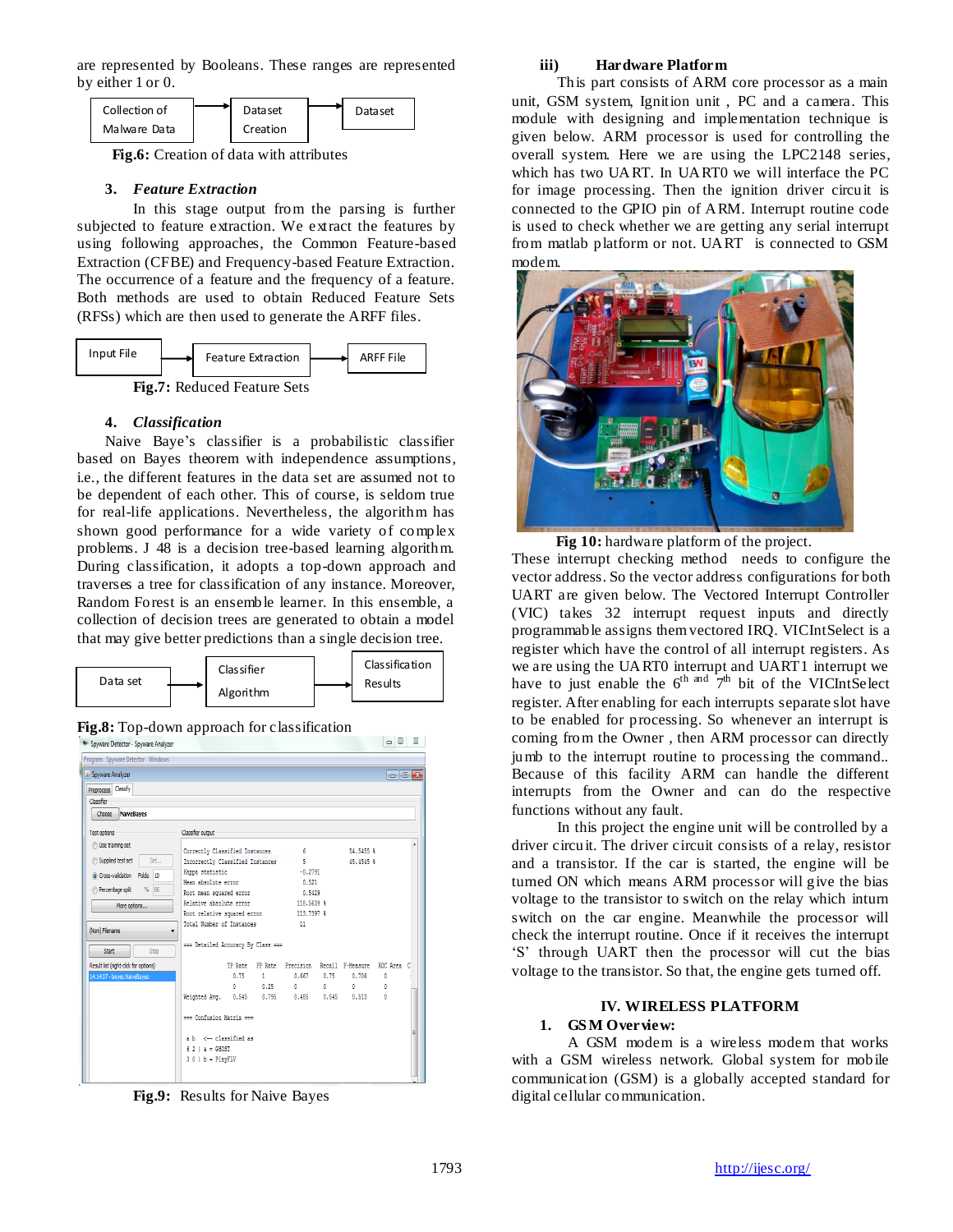GSM is the name of a standardization group established in 1982 to create a common European mobile telephone standard that would formulate specifications for a pan-European mobile cellular radio system operating at 900 mhz.

GSM modems support an extended set of AT commands. These extended AT commands are defined in the GSM standards.

To send the SMS message, type the following command:AT+CMGS="+31638740161" <ENTER>

 Replace the above phone number with your own cell phone number. The modem will respond with:

You can now type the message text and send the message using the <CTRL>-<Z> key combination: TEST GSM ! <CTRL-Z>

Here CTRL-Z is keyword for sending an sms through the mobile device.After some seconds the modem will respond with the message ID of the message, indicating that the message was sent correctly: +CMGS: 62

#### **V. EXPERMENTAL RES ULTS**



## **Fig 11:** Face Detection Module

The connected modules correctly by use RS-232 cables and wires. In this hardware part we can see mainly three parts ARM processor, GSM module, motor & webcam. So first we are taking images by using webcam and these can be stored in database.

Database capacity is depend upon owner convenience, these images are authorized. When ever person enter into the car the webcam take the snap automatically which should be fixed infornt of the driver seat. The captured image should verify the database images, if it is matched car will star.

If any unauthorized person get into the car,and want to strat the car. The unauthorized person's image did not match the database images.so car will not be started. And at the same time gsm module activated and sends a message to the owner shown below.



**Fig 12**: Owner get the massage from the GSM module. **MALWARE RES ULTS:**

This malware results is purely software dependent. In this project we are using weka tool to detect the malware. In this weka tool the results are totally probability based. We have data mining mechanism in weka tool. Data mining is a future extraction from the given files. For example we have thousand of files in your database, at that we extract the infected files from this we are using data mining technique.

In this weka tool we are having more than 256 algorithms. In our project we mainly concentrate on three algorithms namely navey bias, j48 and random forest. Based on the performance these are very useful to detect malware with in a fraction of seconds. The below figures shows us true positive rate and false positive rate of three different algorithms.

|                                               |          | NAÏVE BIAS     | J48   |          | <b>RANDOM</b><br><b>FOREST</b> |          |
|-----------------------------------------------|----------|----------------|-------|----------|--------------------------------|----------|
|                                               | F.N      | F.F            | F.N   | F.F      | F.N                            | F.F      |
| T.P(true<br>positive)<br>Rate                 | 0.353    | $\overline{0}$ | 0.471 | $\theta$ | 0.353                          | $\theta$ |
| F.P(false)<br>positive)<br>Rate               | 0.416    | 0.417          | 0.417 | 0.417    | 0.283                          | 0.25     |
| Exicution<br>time(in sec)                     | $\theta$ | $\Omega$       | 0.03  | $\theta$ | $\theta$                       | 0        |
| Correctly<br>classified<br>instanses          | 6        | $\theta$       | 8     | $\theta$ | 6                              | $\Omega$ |
| <b>InCorrectly</b><br>classified<br>instanses | 11       | 17             | 9     | 17       | 11                             | 17       |